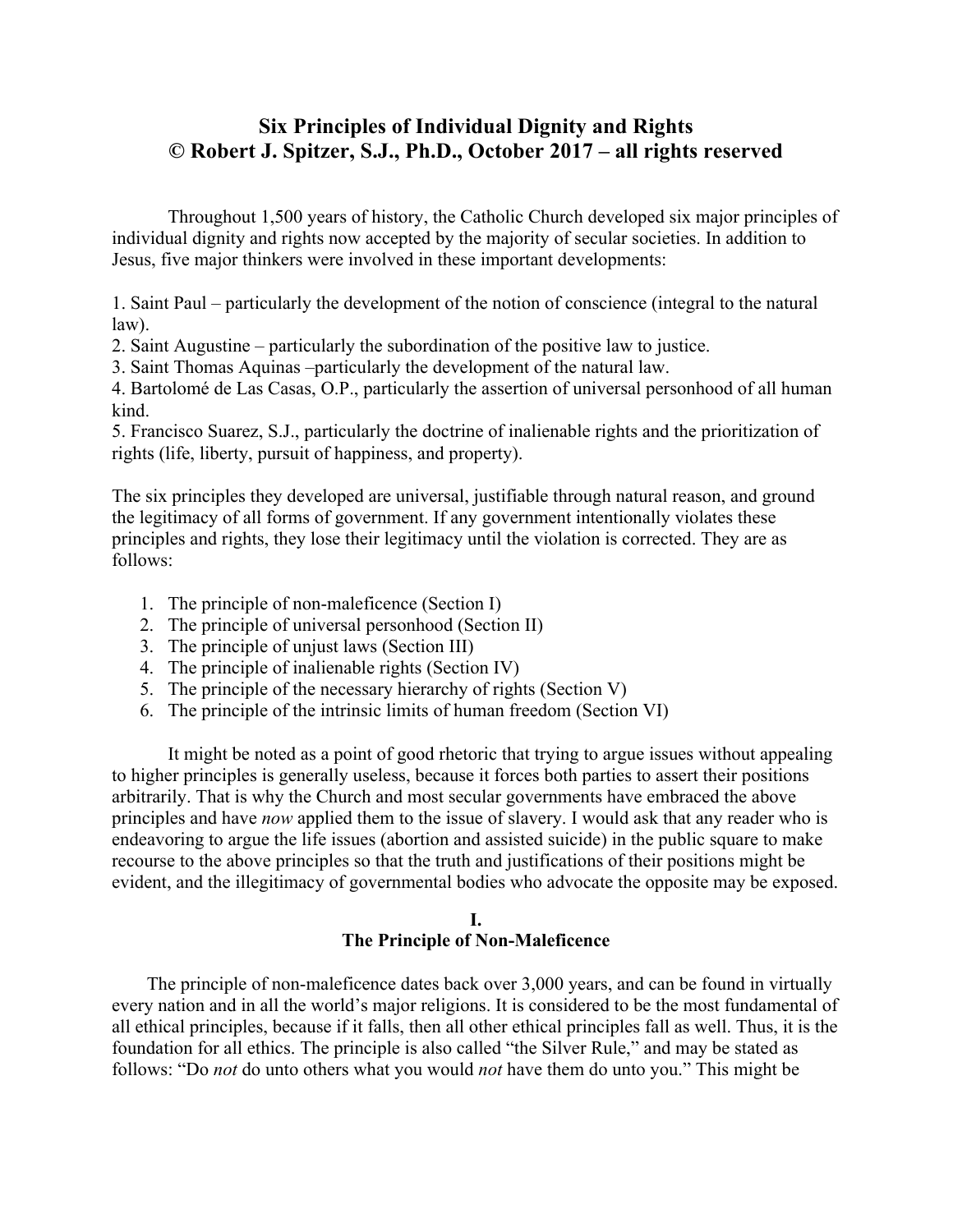translated as: "Do no unnecessary harm to another, but if a harm is unavoidable, do everything possible to minimize it."

Many thinkers consider the principle of non-maleficence to be as fundamental to personal and social ethics as the principle of non-contradiction is to the rules of evidence. Why? Because its denial:

- 1. Entails the most fundamental form of injustice, and
- 2. Leads to an untenable social condition.

The moment we condone harming others unnecessarily, the fabric of community and society would unravel in theft, injury, violence, and even murder. Furthermore, interpersonal relationships would be impossible if we did not owe this duty to one another. We avoid people who say, "I really need to cause unnecessary harm to others in order to be fulfilled in my life," because we are likely to be the victims of that harm. Now if everyone is avoiding everybody else, there would be no relationship, community, or society. Most people almost instinctively assent to this principle, because they realize that without it, their lives – and the lives of others around them -- would be, in Hobbes' words, "brutish, ugly, and short."<sup>1</sup>

One important corollary of this principle must be emphasized—namely, if one is in doubt as to whether a particular action will cause a harm—particularly an egregious harm—to others, that action too must be avoided, because acting in ignorance is no excuse for causing an unnecessary egregious harm to others. Such an egregious harm is completely avoidable if one simply refrains from performing the questionable action when one is in doubt. The over-used example of the ignorant hunter will suffice to make the point. On the occasion when he hears rustling in the bushes below him but cannot identify his prey with certainty, and thinks to himself "I'm in doubt, so I will go ahead and shoot down there anyway." When the dead body of another hunter is discovered, the excuse, "well I was in doubt" will not go very far in court. Can you imagine what would happen to the entire profession of plaintiff's attorneys if it was decided that all avoidable harmful negligence was excused because of doubt? "Your Honor, I didn't know whether releasing these gasses would have the effect of poisoning thousands of people, so I went ahead and released them anyway in the hopes that they would not." The entire line of inquiry is open to these types of humorous examples, because the corollary to the principle of non-maleficence—that doubt is no excuse for causing avoidable egregious harm to others" is so obvious.

The application of this principle (and its corollary) to prolife issues is as obvious as the virtually self-evident truth of the principle itself. Is abortion an avoidable egregious harm to another human being? Given the fact that a single-celled human zygote that has mitochondrial DNA, a human genome, and will very probably develop into a unique, normal baby possessing the potential to have powers of rationality, conscience, and transcendent awareness (if allowed to develop within the mother's womb), it is exceedingly difficult to deny that it is a living human being. Even if one does have doubts, they cannot justify violating the principle of nonmaleficence by killing this being of human origin – for doubt is no excuse for causing an avoidable egregious harm to another "probable" human being.

<sup>&</sup>lt;sup>1</sup> Thomas Hobbes 1994, *Leviathan Chapter XIII* (Hackett Publishing) pp. 76-77.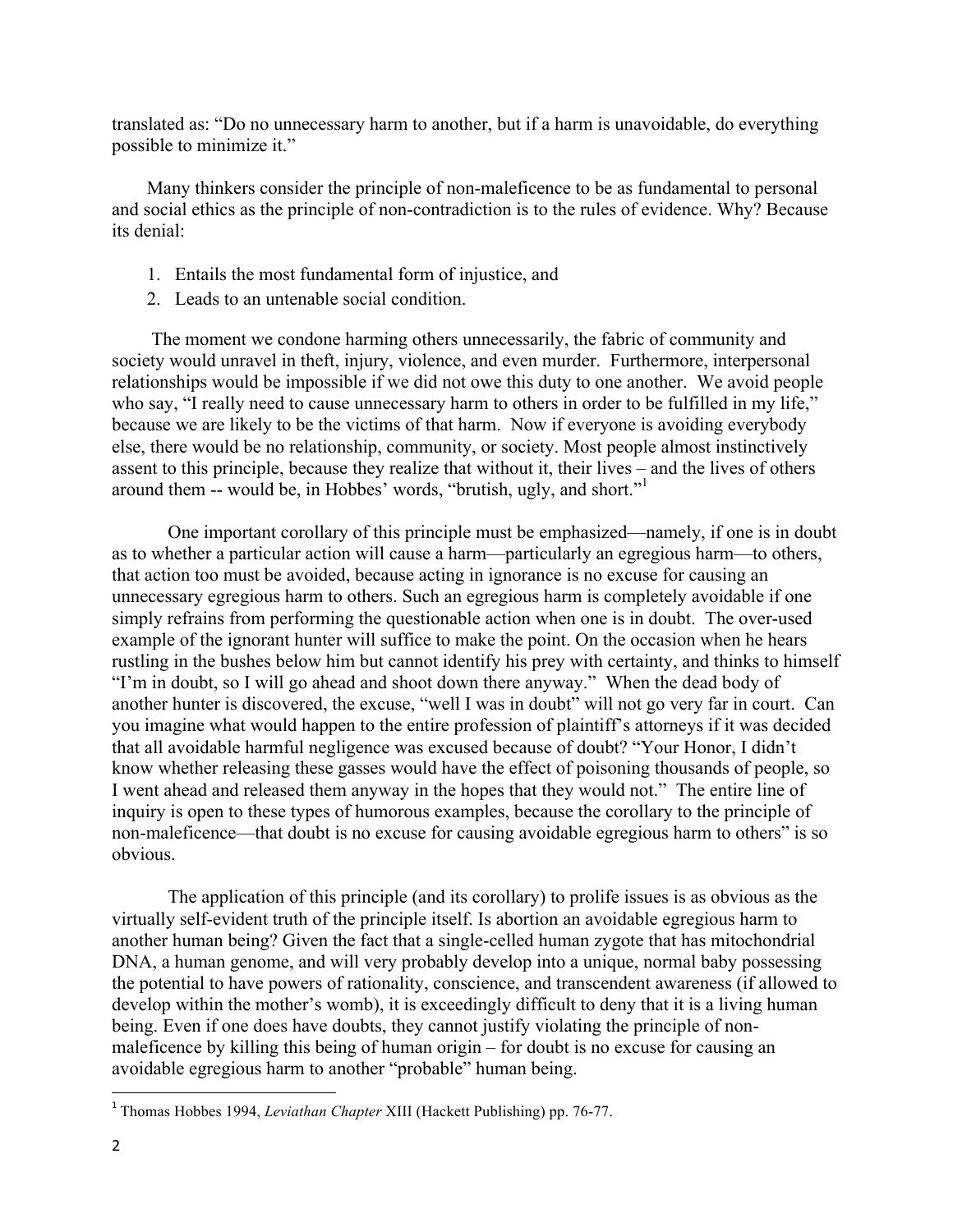Today, this kind of doubt can be completely redressed by DNA sequencing that would indicate a unique human genome. Dr. Jerome Lejeune was the first to testify to the capacity to definitively ascertain the presence of human life at conception in a U.S. court of law.<sup>2</sup> He showed that a single-celled zygote (even if it is not implanted) has a full unique human genome by using a DNA sequencer. Therefore, he claimed *objectively* that a single-celled zygote is a human being. He then went on to use the same instrument to establish that the single-celled zygote had genetic material from both the mother and father, but was a very different being from both the mother and the father because of the genetic combination. He then claimed that, under normal conditions, this single-celled zygote would develop into a unique, fully actualized human being on the basis of its genetic code. This enabled him to conclude that there was not only a human being present at the stage of a single-celled zygote, but also a unique human being that would become fully actualized in the vast majority of cases.

#### **II.**

## **The Principle of Universal Personhood**

The term "person" was introduced into the English language sometime prior to 1200, and was probably derived from the French "*persone*/*persoune*" which meant "human being." "*Persone*," in turn, was probably derived from the Latin "*persona*" with the same meaning -- "human being."<sup>3</sup> Virtually every English dictionary today retains "human being" as the primary definition of "person." There is no linguistic evidence for contending that any being of human origin should *not* be considered a person.

The linguistic evidence shows that throughout its history, the word "person" has had a primarily ontological meaning, which defines words according to the nature of things, that is, what a thing is. Thus, "person" was inseparable from "a living individual human being."

In the philosophy of law, "person" has the additional meaning of "deserving protection under the law." It seems that this addition was made to accommodate the slave trade in its modern resurgence from 1425 to 1833 (in England) and 1865 (in the U.S.). This enabled slave traders to buy and sell beings of human origin without violating their natural dignity and the standards of minimum justice. Ultimately Abolitionist and the Emancipation movements throughout Europe and the United States rejected the spurious distinction between a person as "a being of human origin" and a person as "a being deserving protection under the law."<sup>4</sup> Unfortunately, it took over 400 years of unnecessary pain, tragedy, torture, death and outrageous injustice—grotesque violations of the principle of non-maleficence -- for the collective human community to come to its senses, and return to the only definition of "person" that is able to avoid such grotesque violations of the principle of non-maleficence—namely, that *every* being of human origin is deserving of protection under the law. Any exception to this universal interpretation of personhood is arbitrary and risks grotesque violations of the principle of nonmaleficence.

<sup>2</sup> See *New Jersey v. Alexander Loce* (1991) and *Davis v. Davis*, (1992) – in 842 S.W.2d 588, 597.

<sup>3</sup> Barnhart 1988, p. 780.

<sup>4</sup> See Scott Klusendorf 2009 *The Case for Life* (Crossway) pp. 44-53.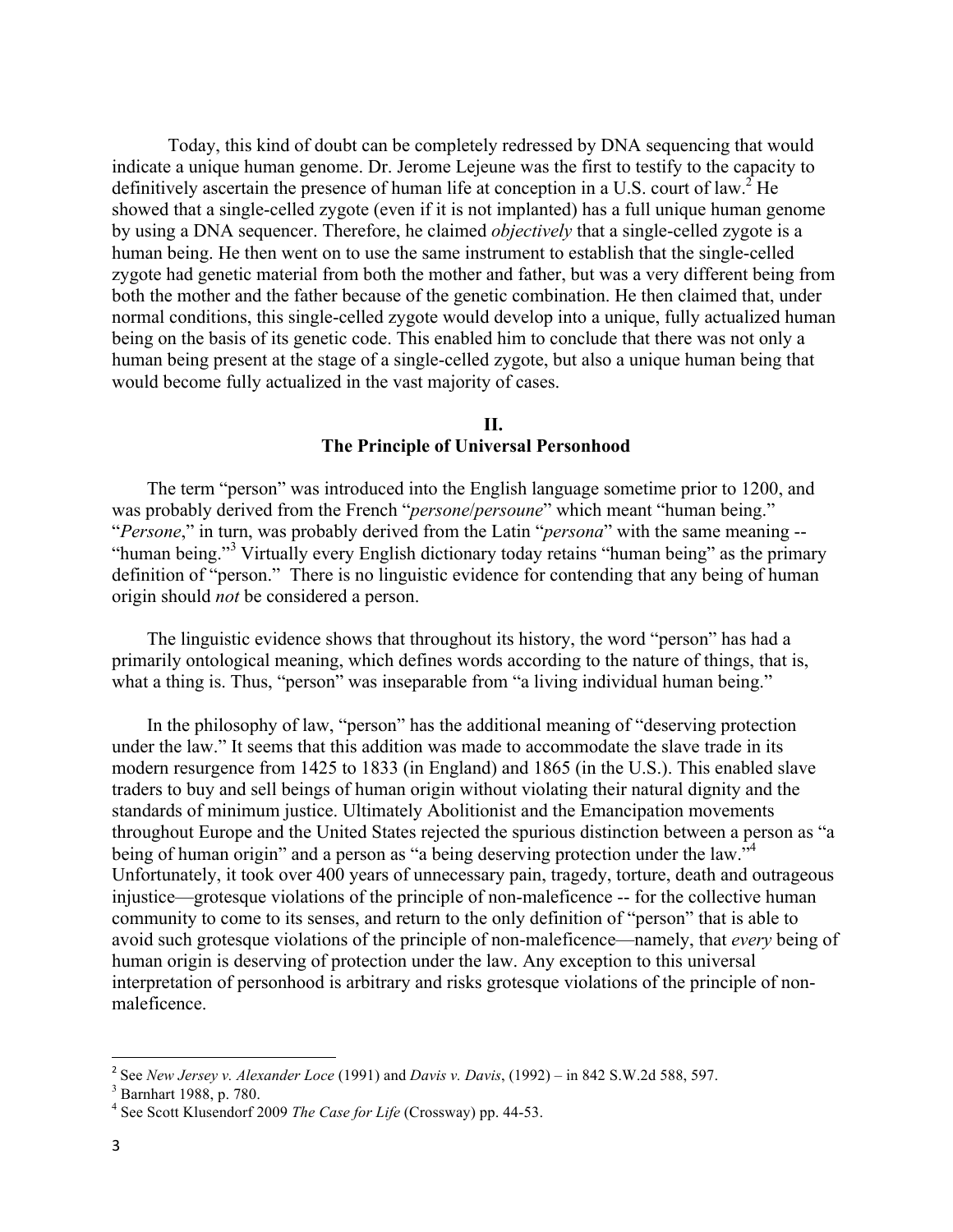During the time of slavery in the New World (in both South and North America), attempts were made by slave-traders and governments to get around the "problem" of "universal personhood" – that is, the personhood of *every* human being—by claiming that some individuals who *appeared* to be human were really sub-human, and therefore not deserving of personhood. This came to the fore first in the slave-trade of Indians by the Spanish Conquistadores in the New World—where it was held that the Indians (and later the Black slaves), though they appeared to be human beings, were less developed than European human beings, indicating that they were "sub-humans," and could therefore be treated as chattel by "real" human beings (e.g. Europeans). This erroneous distinction was fiercely challenged by a Dominican friar working with the Indians in the New World in the mid-16<sup>th</sup> century – Bartolomé de las Casas.

Las Casas attempted to defend the Indians of the New World against the Spanish slave traders and the Spanish court, and his efforts were brought to a head in a famous debate with Juan Ginés de Sepúlveda. Las Casas (who held two degrees in canon law) made a valiant defense of the rights of the Indians against Sepúlveda who claimed that because the Indians had not yet achieved an advanced culture (like that of the Europeans), they could be judged to be inferior barbarians (less than human), which, in turn, justified their enslavement by the Spanish conquerors. This justification extended to the killing of the Indians if they resisted the "just" enslavement by their conquerors. It should be noted here that this same rationale has been used in attempts to justify all forms of slavery and genocide throughout history.

Las Casas was not only horrified by the attempt of Sepúlveda to justify the killing of Indians who resisted "just" enslavement, he recognized that the attempt to give this justification legal sanction in the Spanish court would undermine the mores and culture of Spain and other enslaving nations. Not surprisingly, he disputed the first contention of Sepúlveda, namely, that the Indians were inferior people ("barbarians" – less than human). He showed that although the Indians had not yet achieved the same degree of technological civilization and scientific knowledge of the Spanish, they showed the *potential* to achieve every bit as much if given the time and opportunity. Furthermore, most of the Indians displayed far more civilized moral conduct than the bloodthirsty conquerors who oppressed, injured, and killed them. From this, it could be reasoned that the Indians were every bit as human as the Spanish; they had simply not developed to the same degree in certain aspects of technological and scientific knowledge.

Las Casas extended this analysis to people of every region of the world through the following reasoning:

> We find that for the most part men are intelligent, far sighted, diligent, and talented, so that it is impossible for a whole region or country to be slow witted and stupid, moronic, or suffering from similar natural defects or abnormalities. $5$

Las Casas' logic is clear. Since human beings have been found to be "intelligent, far-sighted, diligent, and talented" in virtually every region of the world, we should presume that this is the case whenever a new group of people is discovered – even if that new group has not yet reached

<sup>5</sup> las Casas 1992, p. 38.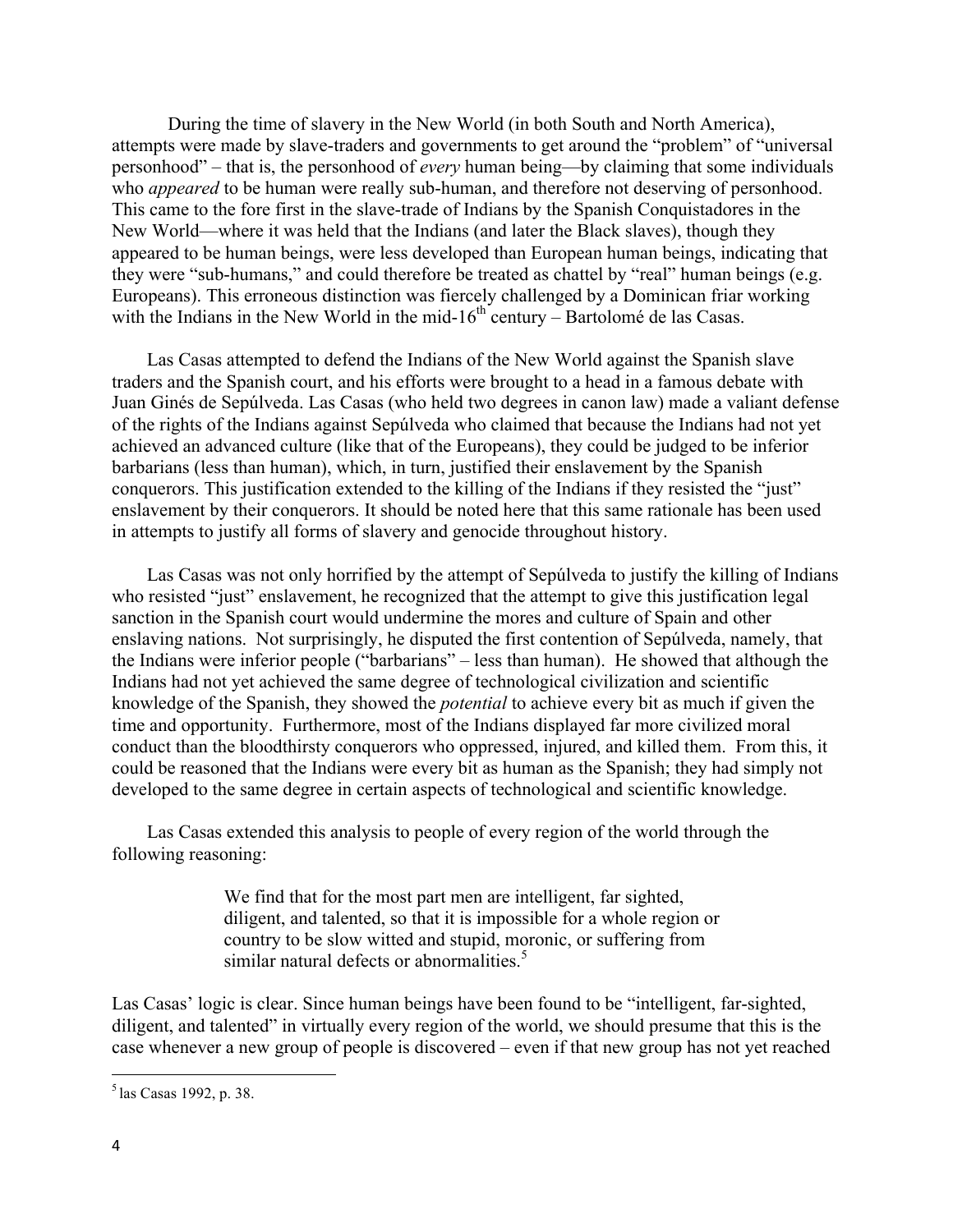the state of technology or development attained by another group. It is our ethical obligation (in order to avoid a serious violation of the principle of non-maleficence) to presume what can be fairly inferred from the vast majority of humankind – that all groups, and the vast majority of individuals, will reach a naturally high potential of intelligence, far-sightedness, diligence, and talent if given the time and opportunity.

With las Casas' foundation, we can see two important consequences for the maintenance and progress of humaneness and civility:

- (1) A people cannot be justifiably branded "inferior" ("barbarian" or "less than human") because of their degree of development, if they show the potential to achieve that development in the future. The potential to achieve a normal level of development is sufficient to establish the *nature* of the being. Thus, the Indians' potential to achieve a normal degree of human development is sufficient to establish their human *nature*. The fact that they had not yet reached their normal development was not an indication of less nature, but only an indication of accidents or occasions which may have prevented or delayed that normal development from occurring. It is erroneous to make a judgment about "nature" on the basis of mere accidents or historical occasion, for nature is indicated by the power or potential of something, not by the accidents or processes which occasion a particular achievement of that potential or power.
- (2) If a people is unjustifiably judged inferior (by erroneously judging accidents or historical occasions instead of potential or power), then the harm which arises out of that erroneous judgment is a clear violation of the principle of non-maleficence, and if that violation of the principle leads to the enslavement or death of an innocent human being, then the violators can justifiably be held responsible for the injustice.

 Though las Casas' reasoning would later prevail throughout Colonial Spain and Europe, the Spanish court was not in a mood to disappoint the greedy Conquistadores—and so they ignored las Casas' admonition to avoid a gross violation of the principle of non-maleficence by culpable ignorance, and gave the decision to Sepulveda leading to additional decades of slavery and injustice. Some of the consequences of this were fictionally portrayed in the movie *The Mission.*<sup>6</sup>

What lessons can we draw from the linguistic history of "person" and las Casas' refinement of it? We might adduce five major guidelines about defining personhood needed to avoid egregious violations of the principle of non-maleficence:

<sup>&</sup>lt;sup>6</sup> The movie *The Mission* is a fictional account of two major battles that took place between the Guarani Indians (who had been educated and battle-equipped by the Jesuits) against the Spanish and Portuguese slave-traders. The Battle of Mborore in 1641 and the Guarani War from 1754-1756 initiated by Spanish and Portuguese Conquistadores implementing the Treaty of Madrid. Though the Guarani were able to hold off the Conquistadores for a while, the Conquistadores ultimately undermined and destroyed many of the Missions, leading to the deaths of many Indians in the jungle who no longer had immunities to diseases because of their lives on the Missions. See James Schofield Saeger (1995) "The Mission and Historical Missions: Film and the Writing of History." *The Americas*, Vol. 51, No. 3, pp. 393–415. See also C. J. McNaspy, 1982, *The Lost cities of Paraguay: Art and architecture of the Jesuit reductions, 1607-1767.* Chicago: Loyola Press.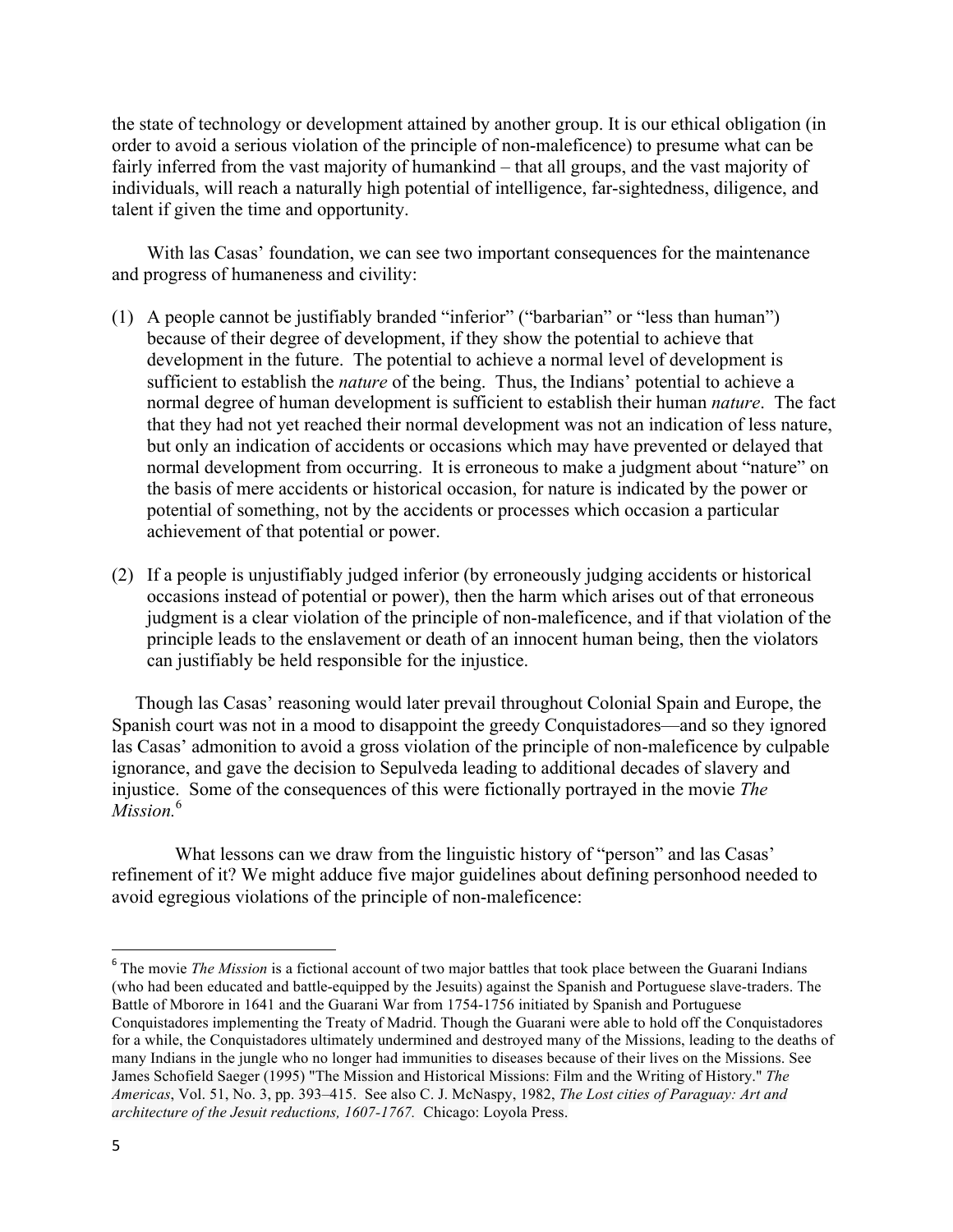- 1. No governmental or judicial body should make a distinction between "person as human being" and "person as a being deserving of protection under the law." As explained above there are no human beings that are *not* deserving of protection under the law, so this distinction is specious, and can never be used to legitimate injustice—such as slavery—toward any human being.
- 2. No governmental or judicial body should make a distinction between human beings and sub-human beings. If a being has mitochondrial DNA and a human genome (which are present in every ethnic group and even in a single-celled zygote) then this being must be considered a human being and considered thereby to be a person. Any exceptions to this risks gross violations of the principle of non-maleficence.
- 3. If another alien being were to be encountered, who possessed the powers or the potential to have the powers-- of rationality, conscience, and transcendence (the powers indicating specifically human nature), they too, should be treated as persons deserving of protection under the law irrespective of their different genome or mechanism of heredity. Any exception to this risks a gross violation of the principle of nonmaleficence.
- 4. If there is any doubt about whether personhood is present in a being that *seems* to have the potential for the powers of rationality, conscience, and transcendence (e.g. an alien without a human genome) that being should be presumed to have personhood lest there be a gross violation of the principle of non-maleficence.
- 5. If any governmental body or judicial body is in doubt about whether personhood exists in a being of human origin (with mitochondrial DNA and a human genome) or a nonhuman being that seems to have the potential for the powers of rationality, conscience, and transcendence, then those bodies must presume that the beings in question are persons. If doubt exists about the personhood of such beings, the burden of proof must fall to those governmental bodies to establish beyond the shadow of a doubt that the beings in question do *not* have personhood. The burden of proof should never fall to the potential victims (whose personhood is doubted) to establish that they *do* have "personhood." The benefit of the doubt must favor the "personhood" of potential victims – never the whims of governmental and judicial bodies who are in doubt about the personhood of beings having the potential to have the powers of rationality, conscience and transcendence. Any abrogation of this norm risks egregious violation of the principle of non-maleficence.

Most people have little difficulty assenting to these five guidelines as necessary for their own ethical conduct as well as the just and ethical conduct of any governmental or judicial body. Though the above justification of these guidelines used the example of slavery and aliens, their significance for the pro-life issues can be understood by almost anyone. Just as development of any human ethnic group towards its potential cannot invalidate the personhood of that ethnic group (because potential is sufficient to prove human nature), so also the stage of development of a human embryo (having mitochondrial DNA and a human genome with the potential to have powers of rationality, conscience, and transcendence) cannot invalidate the personhood of that pre-born human being, because stage of development is merely accidental to personhood while its potential to have the normal powers of human beings (rationality, conscience, and transcendent awareness) indicates its human substance and nature revealing its personhood deserving of protection under the law.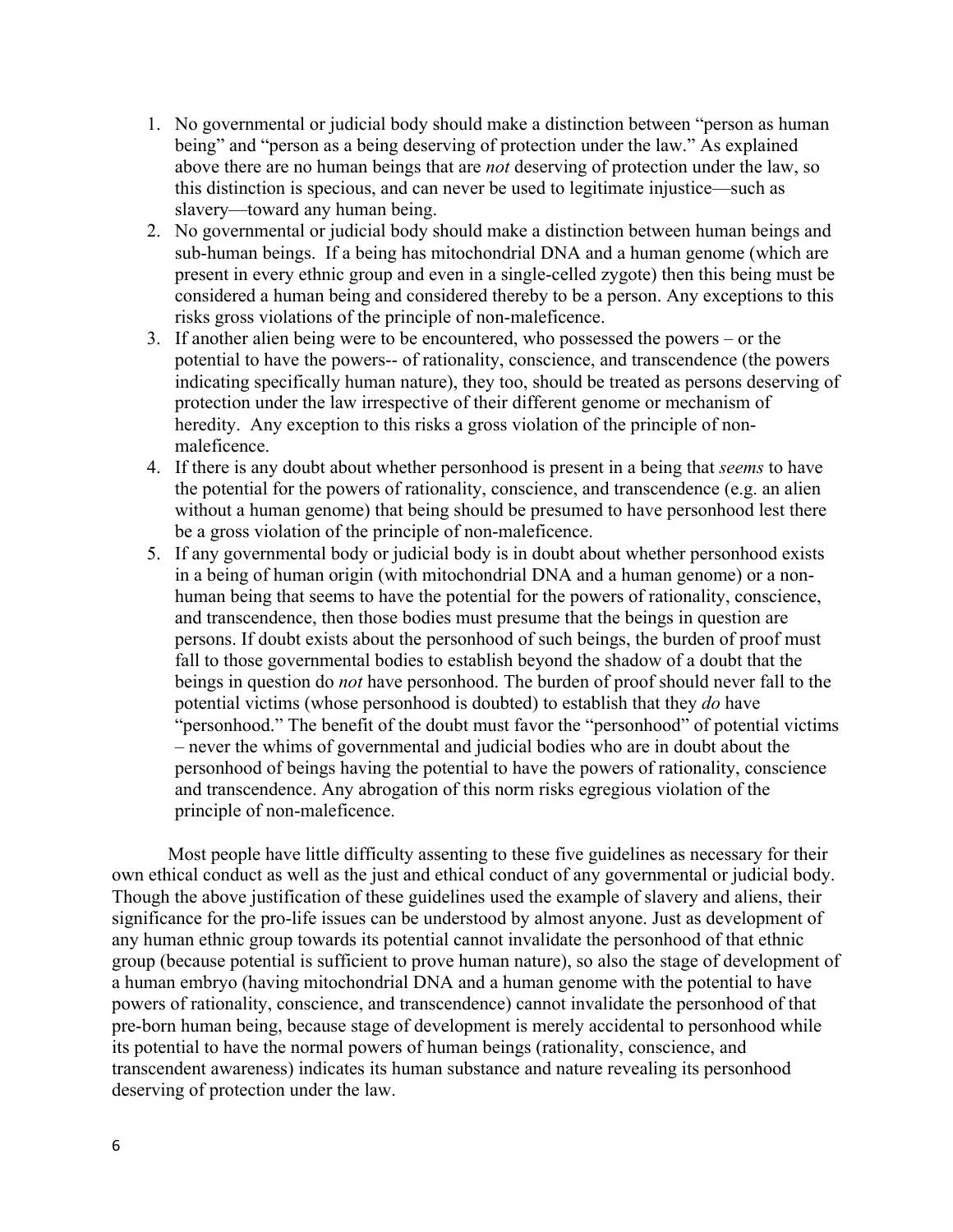Recognizing that the specious dichotomy between "human being" and "legal person" was developed precisely to justify the unjustifiable – namely, slavery, Scott Klusendorf explains that the same specious distinction is now being used to justify discrimination against (and the killing of) preborn human beings:

> In the past, we used to discriminate on the basis of skin color…. but now with elective abortion, we discriminate on the basis of size, level of development, location, and degree of dependency. We've simply swapped one form of bigotry for another.  $\frac{7}{1}$

The majority of the Supreme Court overtly used the same specious distinction between "human being" and "personhood" in *Roe v. Wade*, and then promptly used its doubts about the "legal personhood of a preborn human being to justify not only discrimination, but the killing of an entire group of human beings:

#### [Section IX.A]

If this suggestion of personhood is established, the appellant's case, of course, collapses, for the fetus' right to life would then be guaranteed specifically by the Amendment. The appellant conceded as much on reargument. 51 On the other hand, the appellee conceded on reargument 52 that no case could be cited that holds that a fetus is a person within the meaning of the Fourteenth Amendment.

--------------------

All this [the exclusively post-natal use of "person" in the Constitution and related precedents], together with our observation, supra, that throughout the major portion of the  $19<sup>th</sup>$  century prevailing legal abortion practices were far freer than they are today, persuades us that the word "person," as used in the Fourteenth Amendment, does not include the unborn.<sup>8</sup>

---------------------

Notice that the majority of the Supreme Court in *Roe v. Wade* first makes the specious distinction between human being and legal personhood without any justification. It then speciously argues from the silence of the *Constitution* about fetal personhood to a denial of fetal personhood, ignoring the dictum that silence in the law cannot be construed to be either "yes" or "no"<sup>9</sup> (making this conclusion specious as well). It then falsely concludes from these two specious premises that "person' as used in the Fourteenth Amendment, does *not* include the unborn." As with Juan Sepulveda's argument and the *Dred Scott* decision, the majority in *Roe v. Wade* has once again falsely justified the unjustifiable – the killing of the unborn.

<sup>7</sup> Scott Klusendorf 2009 *The Case for Life* (Crossway) p. 66.

<sup>8</sup> *Roe v. Wade*, 410 U.S. 113, Sec. IX.A (1973).

<sup>&</sup>lt;sup>9</sup> This reasoning goes against the centuries-old dictum (which has been embraced by American jurists from the beginning of this country) that silence has little probative value, because it literally provides no evidence in the affirmative or the negative. To construe silence to mean anything other than "nothing" is a disingenuous leaping non-sequitur. See Michael Martin, Daniel Capra, and Faust Rossi 2003, *New York Evidence Handbook: Rules, Theory, and Practice*. Second Edition. (New York: Aspen Publishers). p. 181.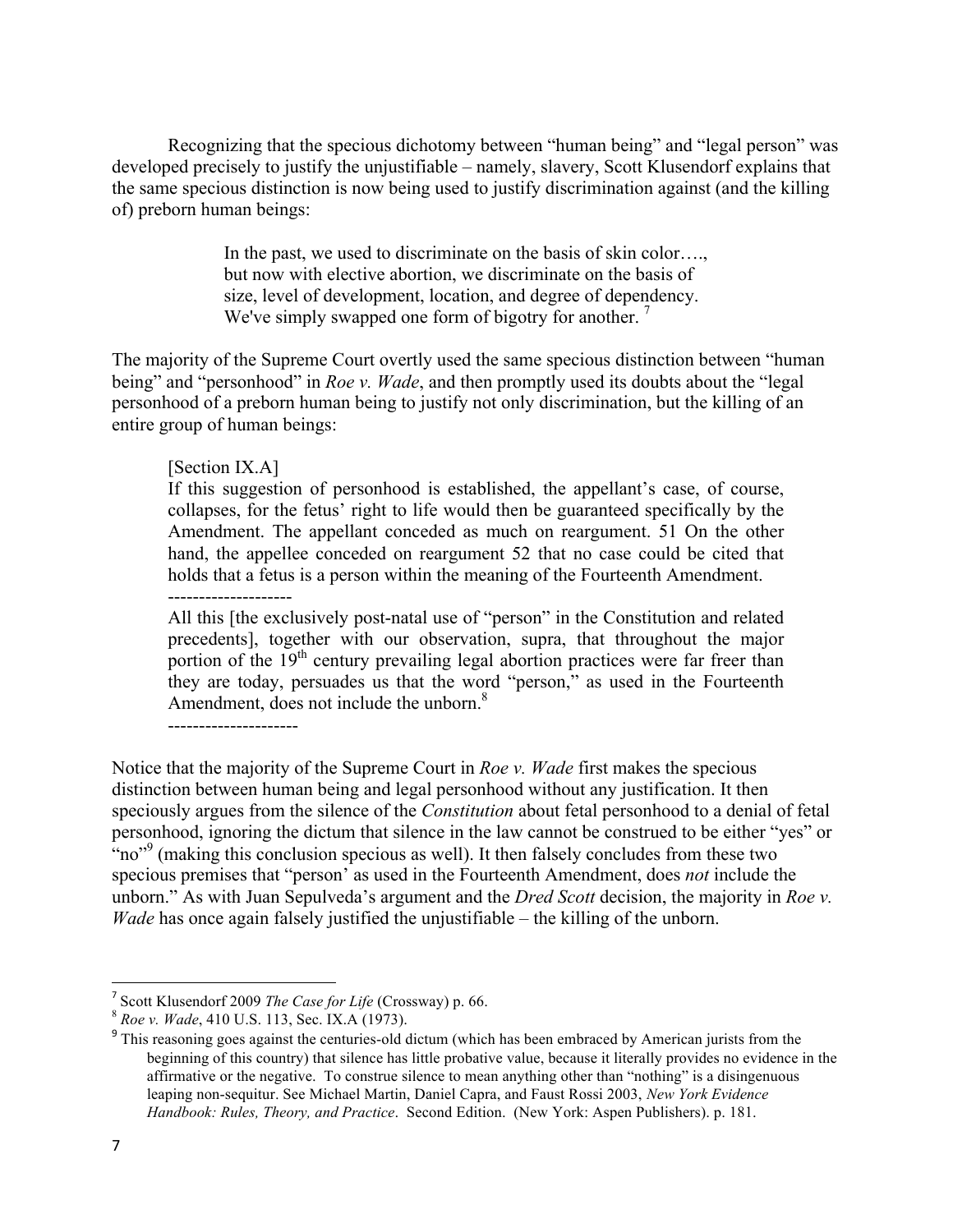### **III. The Principle of Just Laws**

As noted above, this principle goes back to Saint Augustine who declared that "an unjust law is no law at all."<sup>10</sup> With this principle St. Augustine made two important advances in the philosophy of law. First, he showed that justice is higher than the law—it is the standard required for the legitimate use of state authority and power. If a law does not meet the minimum standards of justice (indicated by the principle of non-maleficence and the principle of equity—"to give every human being his/her due"<sup>11</sup>) then that law is illegitimate, and can never justify the use of State authority and power. As such, it need not be obeyed, and if necessary, actively resisted to re-establish the legitimate authority of justice.

Secondly, St. Augustine also showed that the positive law cannot justify itself, because its legitimacy lies outside itself in the higher standard of justice. Therefore, legal positivism will necessarily be an incomplete basis and use of the law. Without a natural law standard (e.g. the minimum requirements of justice) all positive laws are merely arbitrary assertions of governmental or judicial authority having no intrinsic legitimacy. As philosophers throughout the ages have noted the legitimate use of governmental authority is bound up in its capacity to serve the welfare of individuals and their common good within the State. The minimum standard of serving individual and collective human welfare is the minimum standards of justice—the principle of non-maleficence and the principle of equity.

As with the other principles mentioned above, most people understand and assent to this . On the basis of the above three s, an air-tight case can be made for the intrinsic harm and injustice of abortion, and the judicial illegitimacy of sanctioning it. The next three principles will fill out the case against both abortion and assisted suicide—as well as their judicial illegitimacy.

### **IV. The Principle of Natural (Inalienable) Rights**

As noted above, one of the best known medieval tractates on natural law was written by Saint Thomas Aquinas in 1270. Like Plato and Aristotle, he saw the natural ground of law in the principle of justice (*iustitia*) which seeks a right relationship among human beings. Suarez moved the ground of law from a right *relationship* among individuals (justice) to a right that belongs to *individuals* (*jus*).

Suarez believed that "a right was something that a man had as his own, that he could exercise in his own name, and that could not be taken away from him without injustice."<sup>12</sup> This was highly significant, because it meant that a state or governing body does *not* confer natural rights on individuals which would allow that state to take those rights away. Instead, Suarez noted, natural rights belong to human beings by their *very human existence*, and these inherent possessions cannot be taken away without injustice. Thus, a state cannot take away a human being's natural rights by means of a court order or by its constitution, by a vote of the majority,

<sup>10</sup> Augustine, *On Free Choice of the Will*, Book 1, Section V.

<sup>11</sup> Plato, *Republic*, Book 2, 432b-434e.

<sup>12</sup> Tierney 1997, pp. 307-08. (Citing Suarez in *De statu perfectionis, Opera* 15:8.5.29, 571).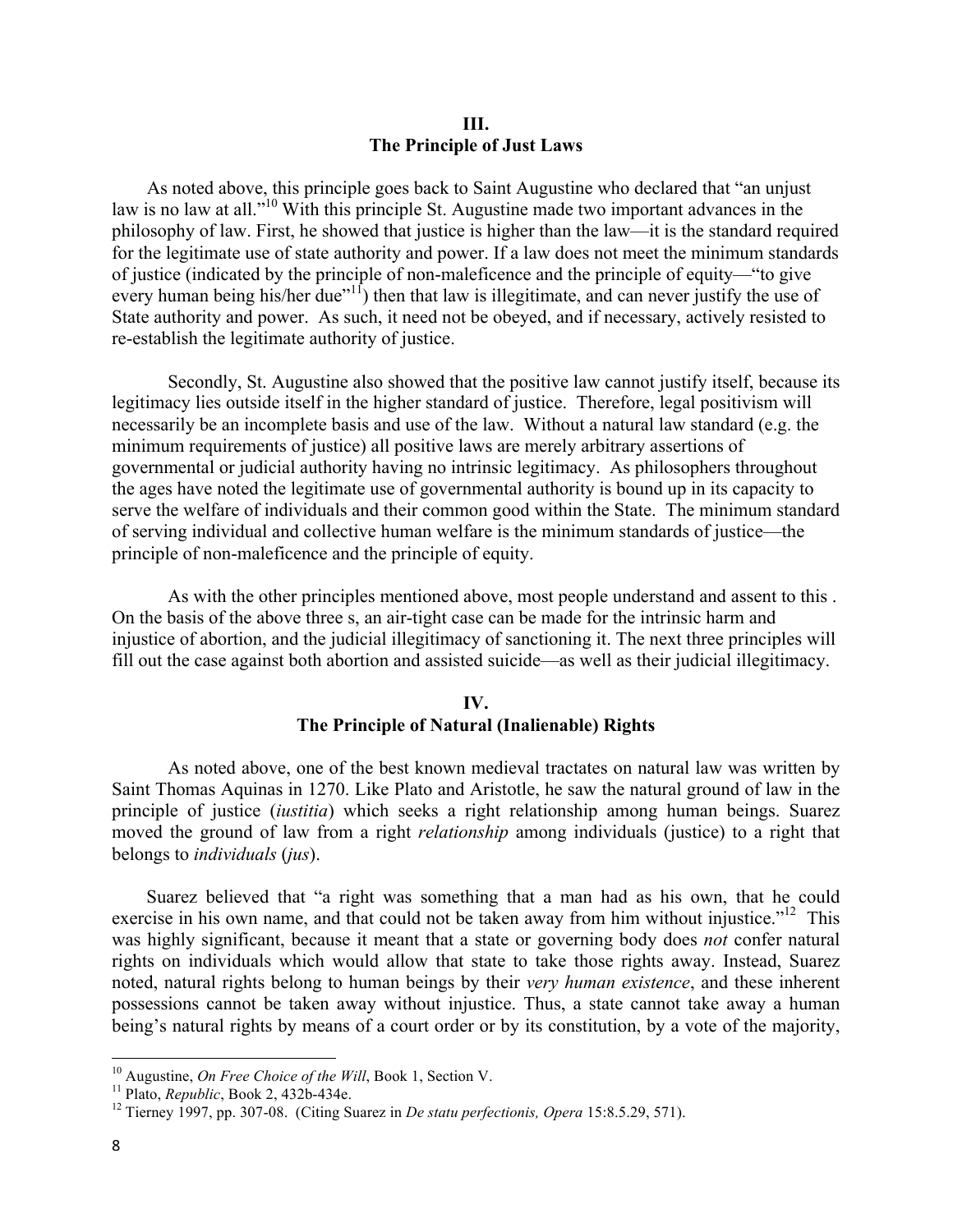or even by a vote of a supermajority. The state (or the people constituting that state) cannot take away what does not belong to them without perpetrating an extreme injustice.

Suarez recognized not only the right to life (*preserving* human nature), the right to liberty (that he called "self-governance"), and the right to pursue happiness (that he called "*perfecting* human nature"), but also the right to property. These four rights, which belong to a human being by his or her very existence, are the grounds upon which all positive laws stand. If a state (or the executive, legislative, or judicial authorities of that state) enacts laws that undermine these natural and universal rights, then those positive laws are unjust, and the authority used to enact them, illegitimate.

Suarez' remarkable discovery of natural rights – and his justification for them—came almost immediately to the attention of Hugo Grotius whose works were read by John Locke. Locke's works, in turn, conveyed the central idea to our founding fathers – and even to the international community as a whole.

As with the previous three s, most people assent to the principle of natural (inalienable) rights, and many see the implications for pro-life issues. The four most important implications are as follows:

- 1. Every human being (possessing mitochondrial DNA and a human genome)—which includes every single-celled human zygote as well as all other pre-born human beings in every embryonic and fetal stage of development--solely by virtue of his or her human existence (and therefore personhood) owns an inalienable right to life, liberty, the pursuit of happiness, and property.
- 2. This natural inalienable right obligates every human being to protect—and never to harm or destroy—the life of every pre-born (and born) human being.
- 3. Since the inalienable right to life (as well as liberty, the pursuit of happiness, and property) *belongs* to each and every pre-born human being by his or her very human existence, the State has no authority to confer it or remove it arbitrarily. The State may only abrogate an inalienable right (protecting the minimum standards of justice) if an individual has violated the rights of another. The State's capacity to do this is limited by the degree to which others have been intentionally harmed by a particular individual. This caveat has no bearing on pre-born human beings, because they do not yet have the capacity to intentionally violate the rights of others. Therefore, no State (whether by executive, legislative or judicial order) has the right to sanction the killing of pre-born human beings that obviously violates their natural and inalienable right to life. If any State should attempt to do this, it will have created an unjust law (egregiously violating the principle of non-maleficence) that delegitimizes its authority. This unjust law should be resisted.
- 4. No state (whether by executive, legislative, or judicial order) can legitimately justify abrogating the natural and inalienable right to life by an appeal to the absence of extrinsic (e.g. constitutional) rights. Extrinsic rights are those declared into existence by the state (or the collective people) and are in some sense under the control of the state to justly administer. However, the absence of *extrinsic* rights (e.g. declared by a constitution or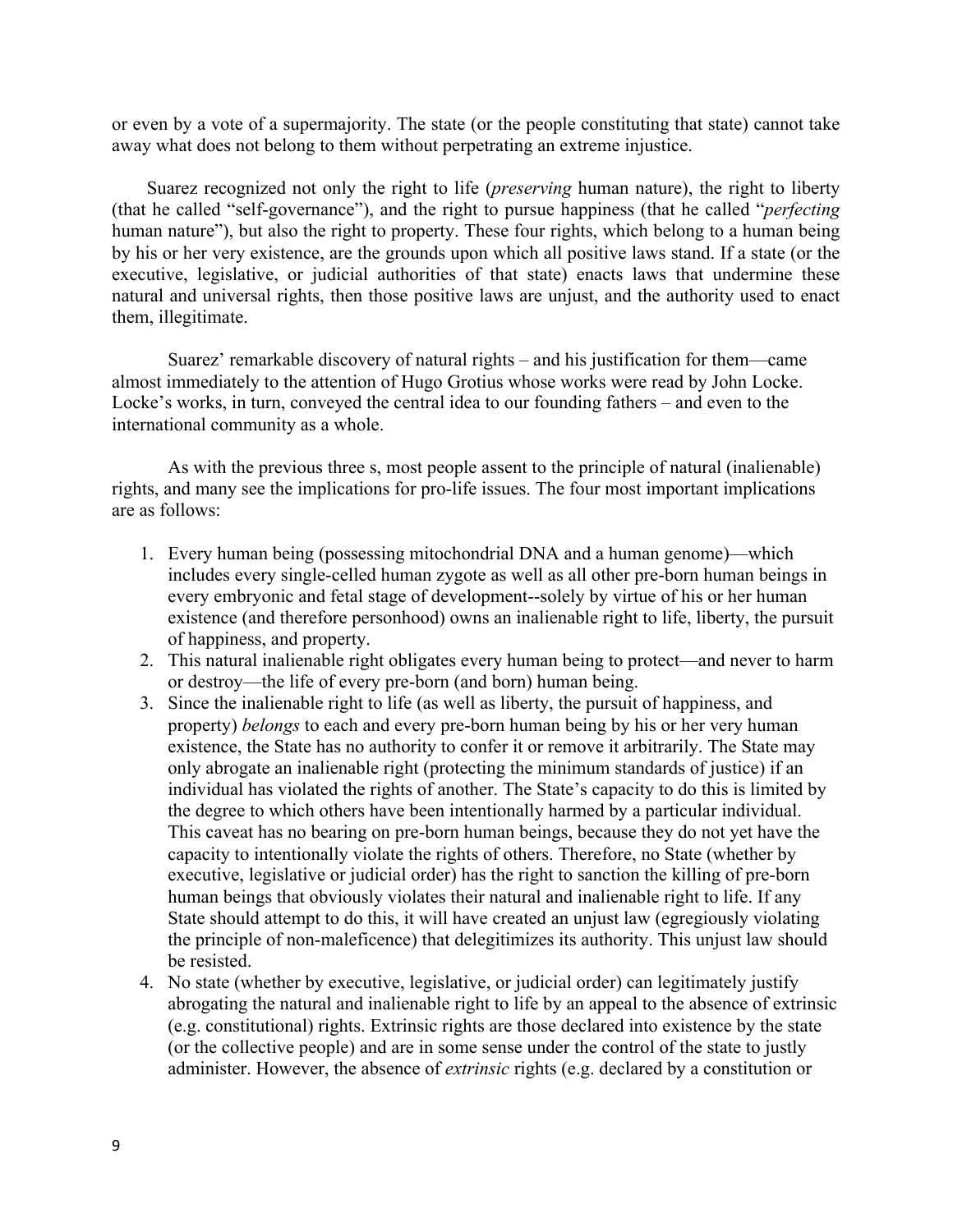other state authority) can in no way justify the abrogation of a *natural inalienable* right which does not belong to the state but to the individual alone.

The majority of the Supreme Court violated all four of the above principles in *Roe v. Wade* when it used the specious distinction between "human life" and "legal personhood" to brush aside the inalienable natural right to life of the unborn (see above Section II). The way was then clear to reduce the unborn human being's rights to merely *extrinsic* (declared) rights set out by the *Constitution* and its precedents.<sup>13</sup> The majority then violated the accepted rules of evidence by construing the silence of the *Constitution* on fetal personhood to mean that the *Constitution* denied those extrinsic rights.<sup>14</sup> Thus, the denial of fetal personhood in *Roe v. Wade* is not an appropriate justification for violating the pre-born human being's natural and inalienable right to life. In view of this, the court's actions constitute an egregious violation of the pre-born human being's natural and inalienable right to life.

### **V. The Principle of the Necessary Hierarchy of Rights**

We begin our discussion once again with the originator of natural rights – the Spanish Jesuit Francisco Suarez. Recall that Suarez believed that the ground and aim of law itself is "the due preservation and natural perfection or happiness of human nature"<sup>15</sup> from which he derives his theory of rights. We can see the faint outline of Jefferson's three inalienable rights in this passage – Suarez's right to self-preservation corresponding to Jefferson's right to life, Suarez's right to self-governance corresponding to Jefferson's right to liberty,<sup>16</sup> and Suarez's right to happiness corresponding to Jefferson's right to the pursuit of happiness.

In another part of *De Legibus*, Suarez includes property within the notion of natural rights: "[rights are] a kind of moral power which every man has, either over his own property or with respect to that which is due to him."<sup>17</sup>

The prioritization of rights becomes clearer in John Locke's *Second Treatise on Government* where he places the right to life ahead of the right to liberty, and the right to liberty ahead of the right to property:

> Man being born, as has been proved, with a title to perfect freedom, and an uncontrolled enjoyment of all the rights and privileges of the law of nature, equally with any other man, or number of men in the world, hath by nature a power, not only to

<sup>13</sup> See the explanation above referring to Section IX.A of *Roe v. Wade.*

<sup>&</sup>lt;sup>14</sup> "The appellee conceded on reargument 52 that no case could be cited that holds that a fetus is a person within the meaning of the Fourteenth Amendment....[this] persuades us that the word "person," as used in the Fourteenth Amendment, does not include the unborn." *Roe v. Wade,* Section IX.A.

<sup>15</sup> Suarez *De Legibus*, 3:2.7.7, 118.

<sup>&</sup>lt;sup>16</sup> Jefferson's Enlightenment notion of liberty was unknown to the Scholastic era in which Suarez lived. The closest Suarez could have come to such a notion of liberty, given the conceptual structures of Scholasticism, was something akin to "natural perfection of human nature."

<sup>17</sup> Suarez, *De Legibus*, 1:2.5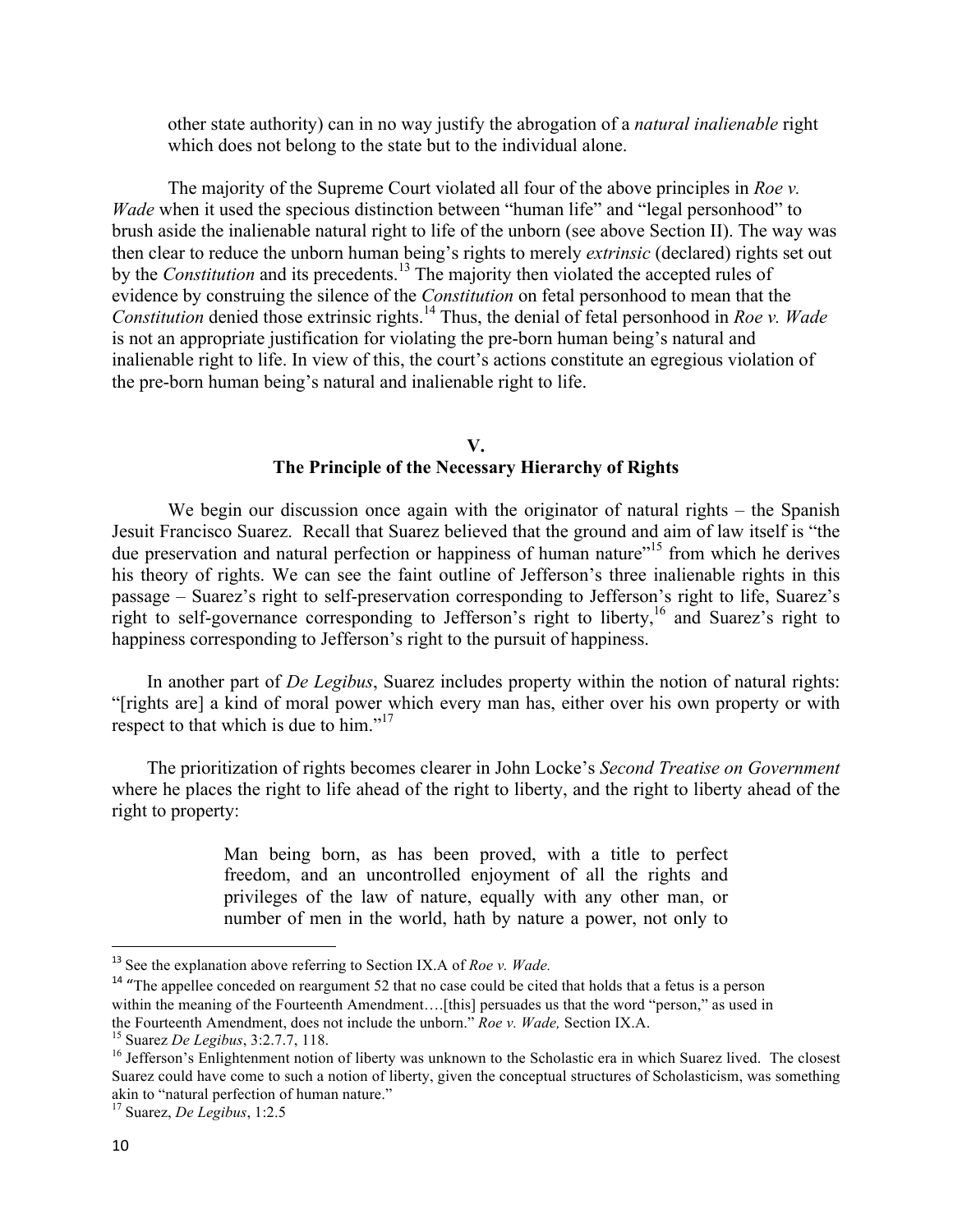preserve his property, that is, his life, liberty and estate, against the injuries and attempts of other men...<sup>18</sup>

As we saw above, the prioritization becomes even clearer with Thomas Jefferson who changes Locke's right of property ownership back to Suarez's right to happiness:

> We hold these truths to be self-evident, that all men are created equal, that they are endowed by their Creator with certain unalienable Rights, that among these are Life, Liberty and the pursuit of Happiness.

Suarez, Locke, and Jefferson do not attempt to justify the prioritization of rights in an explicitly formal way; yet they seem to assume that life precedes liberty, and liberty precedes other natural rights. Why did they assume that this truth was evident? The answer probably lies in their implicit application of a well-known technique in philosophy termed "the condition necessary for the possibility of...." How does this apply to natural rights? If the right to life is a condition necessary for the possibility of the right to liberty (but not vice-versa), then the right to life must be a higher right than the right to liberty. Similarly, if the right to liberty is a condition necessary for the possibility of the right to own property, then the right to liberty must be a higher right than the right to own property.

Evidently, the right to life is a condition necessary for the *possibility* of the right to liberty because if one is dead, one's right to liberty is truly a moot point. Similarly, the right to liberty must also be a condition necessary for the possibility of the right to own property, for if person A can own another person B, then person A owns all of person B's property along with him. Person B's property rights are truly a moot point. Therefore, it can be said *objectively* (that is, by the criterion of necessity which is not a mere matter of subjective assertion) that the right to life is a higher right than the right to liberty, and the right to liberty is a higher right than the right to property.

This principle is important in the resolution of rights conflicts, because it gives an *objective* (necessary) way of resolving those conflicts. In order to respect not only the natural rights of human beings, but also the necessary hierarchy of those natural rights, we must hold the objectively higher right to be the more important right in resolving rights conflicts. This is the only way to respect the principle of non-maleficence, because a violation of a higher right leads to a greater harm than the violation of a lower one. For example, if a court must choose between person X's right to life and person Y's right to liberty, the court is obligated to act in favor of person X's right to life, because his death would be a greater harm than person Y's loss of liberty.

As might now be obvious, the U.S. Supreme Court failed to apply this objective criterion of the necessary hierarchy of rights in two major cases—*Dred Scott v. Sanford* and *Roe v. Wade*. Let us begin with *Dred Scott v. Sanford*. In that case the U.S. Supreme Court had to make a decision about which rights were more fundamental – the liberty rights of black people or the property rights of white people. If the court had used the objective criterion of "condition

<sup>18</sup> Locke 1980, p. 46.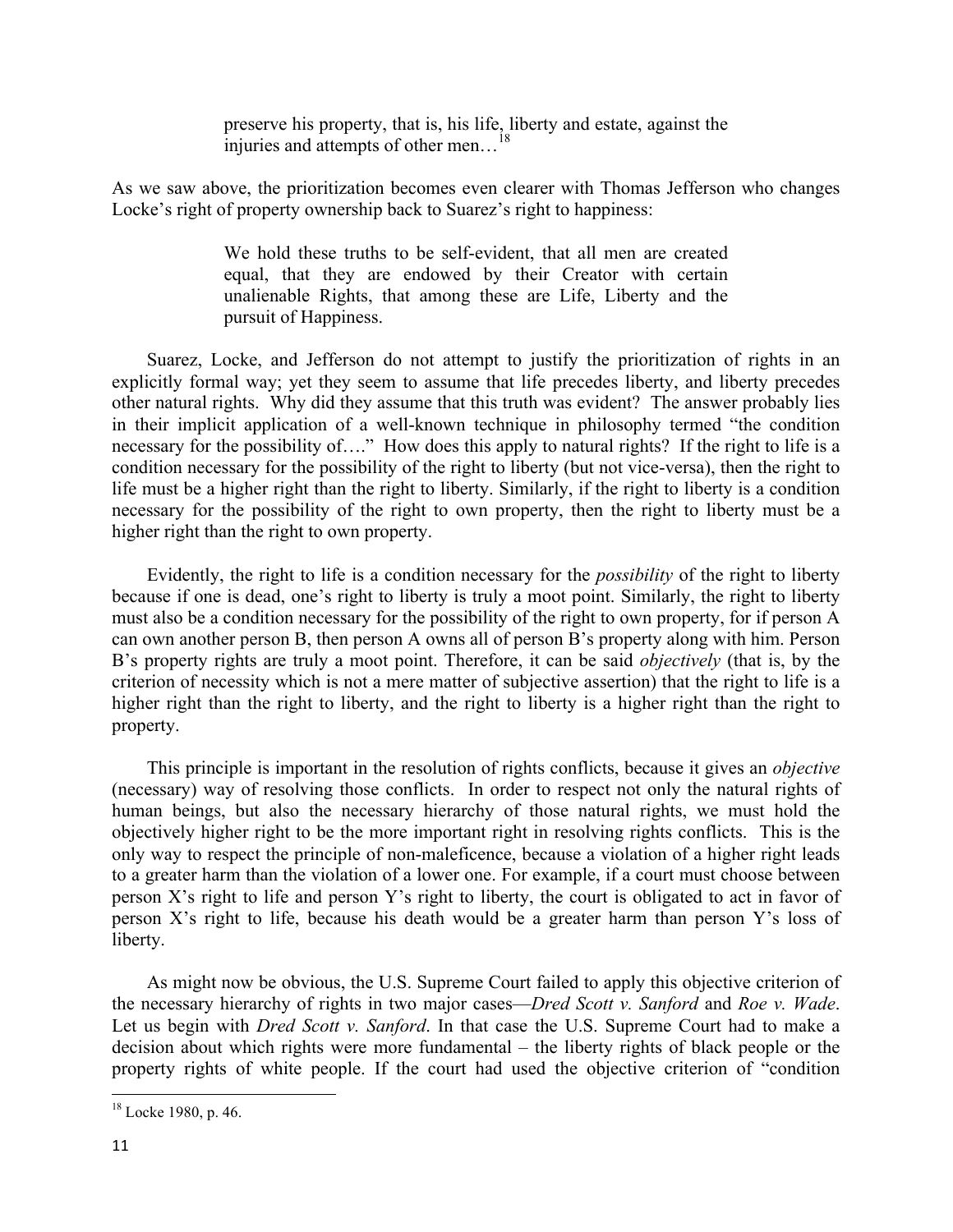necessary for the possibility of…," it would have had to resolve this conflict in favor of black people's liberty rights, because liberty rights are a condition necessary for the possibility of property rights. Doing so would have prevented the court from doing greater harm to one party over another. In fact, the court acted in the opposite way, attempting to justify its decision by asserting that, since the Constitution did not explicitly include black people as being citizens, the founding fathers intended to exclude them from citizenship. In an astounding unanimous ruling, the Supreme Court confidently declared:

> The words "people of the United States" and "citizens" are synonymous terms, and mean the same thing. They both describe the political body who ... form the *sovereignty*, and who hold the power and conduct of the Government through their representatives.... The question before us is, whether the class of persons described in the plea in abatement [people of African ancestry] compose a *portion of this people*, and are constituent *members of this sovereignty*? We think they are not, and that they are not included, and were not intended to be included, under the word "citizens" in the *Constitution*, and can therefore claim none of the rights and privileges which that instrument provides for and secures to *citizens of the United States*. On the contrary, they were at that time considered as a *subordinate and inferior class of beings*, who had been *subjugated by the dominant race*, and, whether emancipated or not, yet remained subject to their authority, and *had no rights or privileges but such as those who held the power and the Government might choose to grant them*. 19

This fallacious justification of the denial of Constitutional rights to Black people (based on the Constitution's silence—which means neither "yes" nor "no") led to the sanctioning of slavery – and the subordination of Black people's liberty rights to White people's property rights. Evidently, the Supreme Court is not infallible when it departs from its own rules of evidence, the principle of natural and inalienable rights, and the necessary hierarchy of rights, it can sanction gross violations of the principle of non-maleficence which is unjust and unconscionable.

At this point, some instructors may want to show the relevance of this principle to the life issues – particularly abortion. If so, they might want to share the following fallacious rationale used by the majority in the *Roe v. Wade* decision. In some ways, it is a more egregious violation of the principle of the necessary hierarchy of rights than the *Dred Scott* decision, because it justifies a violation of the indisputably higher right to life. The majority in the *Roe v. Wade* decision explicitly proclaimed its prioritization of the woman's right to privacy (liberty) over the unborn human being's right to life:

> State criminal abortion laws, like those involved here, that except from criminality only a life-saving procedure on the mother's behalf without regard to the stage of her pregnancy and other

<sup>19</sup> *Dred Scott v. Sanford*, [1] 60 U.S. (How. 19) 393 (1857).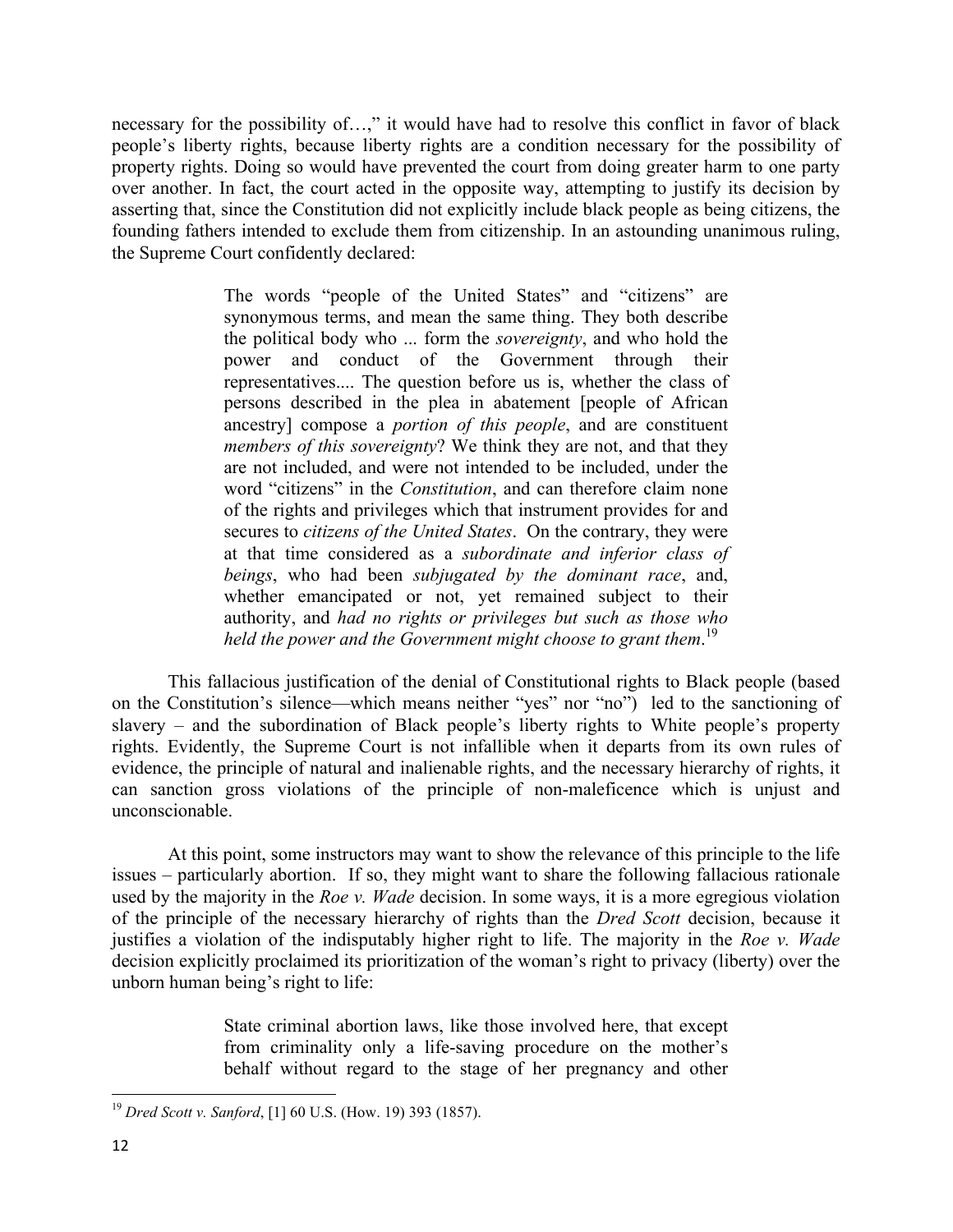interests involved violate the Due Process Clause of the Fourteenth Amendment, which protects against state action the right to privacy, including a woman's qualified right to terminate her pregnancy. Though the State cannot override that right.... $^{20}$ 

The majority indicated here that it is permissible to violate the higher right to life of the unborn child in order to protect the mother's lower right to privacy (liberty). This caused the Court to sanction the wholesale killing of millions of unborn human beings, thereby violating their natural and inalienable rights to life.

As noted above, uncertainty about whether a human being (or a person) is present is no excuse for sanctioning the killing of innocent possible human beings, because such an egregious harm is clearly avoidable. Today, it is no longer reasonable and responsible to contend that a single-celled human zygote (with mitochondrial DNA and a unique human genome) is not a human being – and it is a violation of the principles of non-maleficence and universal personhood to contend that any human being is not a person. Since the court's decision and rationale in *Roe v. Wade* contradicts contemporary scientific findings, and violates the principles of non-maleficence, universal personhood, and the necessary hierarchy of rights, we must hold that they have unjustly sanctioned the killing of millions of persons deserving protection under the law. An unjust law is no law at all – and an unjust sanction is likewise devoid of legitimate legal authority.

Most students understand the principle of the necessary hierarchy of rights as exemplified in *Dred Scott v. Sanford*, and find it probatively applicable to the majority's illegitimate sanction of abortion in the *Roe v. Wade* decision.

#### **VI. The Principle of the Intrinsic Limit to Human Freedom**

This principle is an extension of natural rights. Francisco Suarez did not mention it because the Scholasticism of his day had not yet developed an Enlightenment view of freedom or liberty. However, Locke was aware of this notion of freedom and put it in a very important place in his theory of rights. Even though he believed that liberty should be given the widest possible space in which to operate, he hastened to add in several critical passages in the *Second Treatise on Government* that one person's liberty stops where another person's rights begin. In one such passage (from chapter 2 of the *Second Treatise on Government*) he notes:

> But though this be a state of liberty, yet it is not a state of licence; though man in that state have an uncontrollable liberty to dispose of his person or possessions, yet he has not liberty to destroy himself, or so much as any creature in his possession, but where some nobler use than its bare preservation calls for it. The state of Nature has a law of Nature to govern it, which obliges every one; and reason, which is that law, teaches all mankind who will but

<sup>20</sup> *Roe v. Wade*, 410 U.S. 113, Sec. IX.B (1973).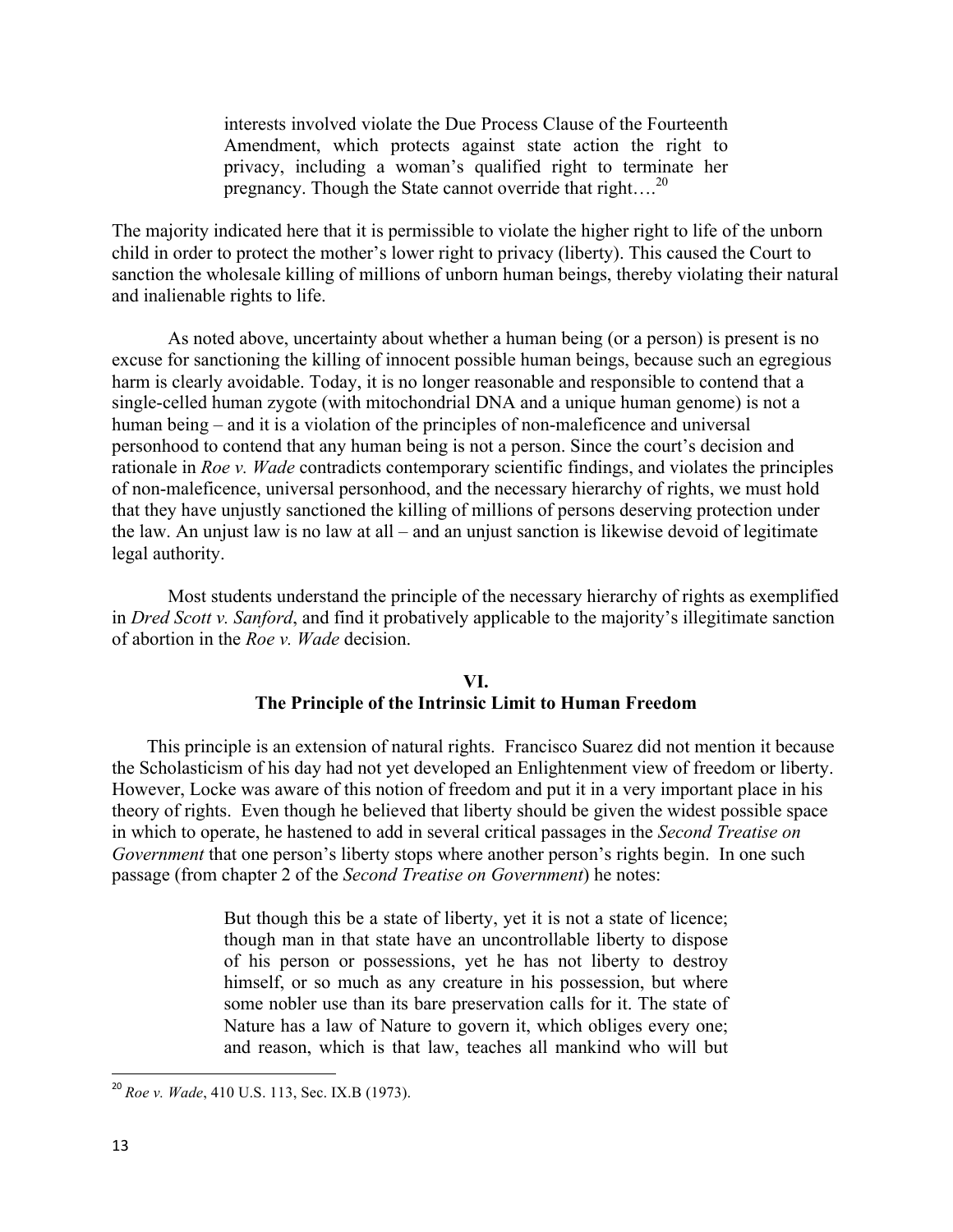consult it, that being all equal and independent, no one ought to harm another in his life, health, liberty or possessions...<sup>21</sup>

Baron de Montesquieu (1689-1755) interprets rights as liberties more than powers inhering in an individual human being. Even though, like Locke, Montesquieu believed that liberty should be as uncontrolled as possible in every human being, he also believed that one person's liberties cannot harm or threaten the safety of other persons, and so he writes:

> The political liberty of the subject is a tranquility of mind arising from the opinion each person has of his safety. In order to have this liberty, it is requisite the government be so constituted as one man need not be afraid of another….<sup>22</sup>

Notice that Montesquieu not only believes that one person's liberties should not cause undue burdens on another person, but also that the government is responsible for assuring that this does not occur. He even advocates that governments be constituted according to this , and so he develops the theory of checks and balances among the branches of government that influenced our founding fathers and became the bedrock of our Constitution.

Inasmuch as all legitimate governments are responsible for actualizing this , we may infer that governments should not grant freedoms to one group of individuals that will likely create undue burdens for others or threaten the safety of others. Such actions are fundamentally unjust and generally violate the principle of non-maleficence.

This principle has a very obvious application to the abortion issue, and a more subtle, but more significant, application within the issue of assisted suicide. Let us begin with abortion. In that regard, there is the problem that in order to grant a new freedom to mothers to abort their fetuses, the courts have to impose an undue burden on unborn children to die. Even though these victims cannot speak for themselves, they still have natural rights (which belong to them in themselves, and are present by virtue of their human existence alone). Being able to speak for themselves is not a condition of their natural right to life. Again, the *Roe v. Wade* decision has violated a key universal principle – imposing undue burdens on one group in order to give greater freedom to another group.

Let us now turn to the issue of assisted suicide. Some states have recently passed legislation permitting physicians to prescribe lethal pharmaceuticals for the purpose of patients' assisted suicide. At first glance, one might think that this should not be a problem, because if somebody wants to commit suicide by means of a lethal dose of medication, it should be his or her own business. "Why should the state get involved in preventing this? Why not give people the option (freedom) to kill themselves or have themselves killed if they really want it?"

Recall that governments do not have the right to simply grant freedoms. They can only grant freedoms when those freedoms do not impose an undue burden on other groups, and it is

 $21$  Locke 1980, p. 9.

 $22$  Montesquieu 1949, p. 153. See Book 11, Sections 3-6.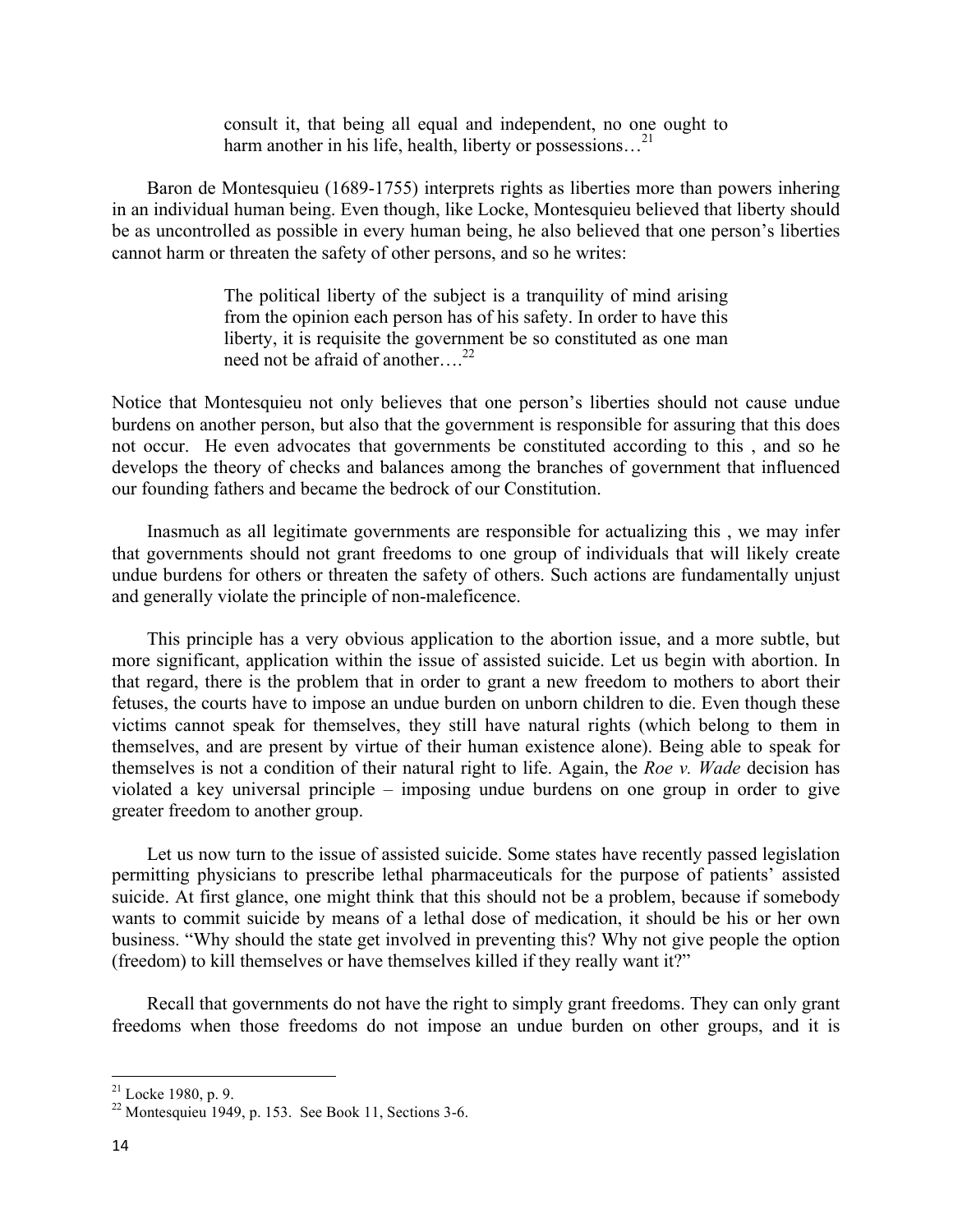incumbent upon governments to do due diligence in identifying any potential undue burdens that may arise in this process.

Now, on the surface, it does not seem that there are any groups that would experience undue burdens from granting certain individuals the freedom to kill themselves or have themselves killed; but this initial judgment is quite deceptive. When one looks below the surface, we can see that giving an *option* for assisted suicide or lethal injection can create a large number of burdens to those who may be pressured to choose death when they really do not want it. This pressure can come from external parties who may purposely or accidentally suggest or propose assisted suicide. Let us examine just a few particularly vulnerable groups.

The first vulnerable group consists of persons who are likely to be pressured to commit assisted suicide by relatives or others who may have something to gain. This pressure cannot be exerted if the option for assisted suicide does not exist. However, the moment it does exists, it leaves an opportunity for mal-intended relatives to both subtly and blatantly suggest this avenue as the "responsible thing to do." "Your medical expenses sure are getting high," or "Your medical expenses are drawing down your net worth," or "You are depriving the world of medical resources which could be used for much better purposes" (that is, for people who would live longer).<sup>23</sup> More subtle pressures can be exerted on potential victims, but the effect is the same – an undue duty to die for one group of people that did not exist before the freedom for assisted suicide was given to another much smaller group of people. This pressure should be considered an *undue* burden to die because the vast majority of people want to live, and most of those who make suicide requests reverse them when their pain and depression are treated properly.<sup>24</sup>

A second group of potential victims are those with limited financial resources. If the option for assisted-suicide does not exist, these individuals will receive treatment either from Medicare, Medicaid, charities, insurance companies, or other sources. However, if the option (freedom) does exist, it may come to pass that government and insurance agencies may choose to curb payment for end-of-life treatments in favor of paying for assisted-suicide, and if this occurs, people with limited financial resources will suffer discrimination because they will be pressured to avail themselves of it merely because of their financial condition. This future has already come to pass in the state of Oregon.<sup>25</sup>

<sup>&</sup>lt;sup>23</sup> This has already occurred in many publicized cases in both Washington and Oregon. For example, the case of Kate Cheney, an elderly cancer patient with growing dementia who was being pressured by her daughter, Erika to request assisted suicide. Kate's physician believed that she was not mentally competent to do this and was being pressured by her daughter, and so refused to write the prescription. A second physician was engaged by her daughter who also refused to write the prescription. She was then referred to a psychiatrist for further diagnosis of mental competence, but he too declared her incompetent. Her daughter sought and found another opinion – this time a psychologist – who admitted she had cognitive impairment and was being pressured by her family, but nonetheless declared her to be competent. This was sufficient for the health management company to prescribe assisted suicide – which occurred shortly thereafter. See National Right to Life Committee 1999 "Kate Cheney's Oregon Death Illustrates Dangers" http://www.nrlc.org/archive/news/1999/NRL1199/kate.html.

<sup>&</sup>lt;sup>24</sup> According to Kathleen Foley, the vast majority of suicide requests are reversed when pain and depression are properly treated. These pain and depression protocols are widely available in the United States today. See, for example, Foley and Hendin 2002, pp. 4-5, 227f, 314f, 330f. See also Foley 1991, p. 290.

<sup>&</sup>lt;sup>25</sup>After assisted-suicide had been legalized in Oregon, the *Seattle Times* reported the story of one of its victims: "Barbara Wagner, a Lane County woman suffering from lung cancer, was turned down by the state's Oregon Health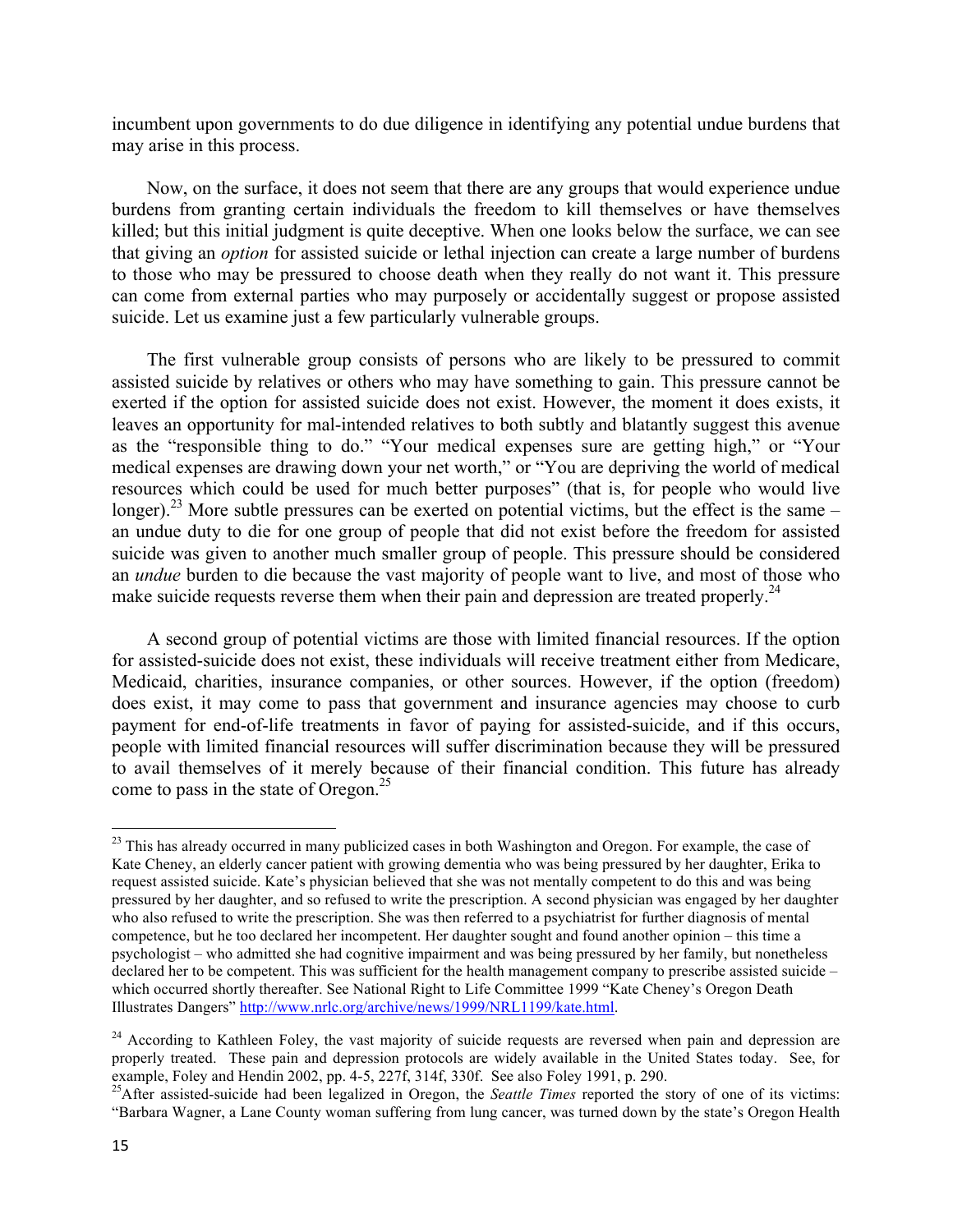There are many other vulnerable groups who are already subject to the new pressure to die arising out of the new "freedom" for assisted suicide – such as, those with clinical depression, temporary depression (coming from a diagnosis of terminal illness), low self-esteem, and inadequate management of pain.<sup>26</sup> I give a detailed description of these other groups in *Healing the Culture.*<sup>27</sup> The conclusion will by now be obvious – since the new freedom for assisted suicide causes an unjust and unnecessary pressure to die on a large segment of the world's population, it must be considered a violation of the principle of the intrinsic limit to freedom and the principle of non-maleficence. It does not matter that the group subject to this onerous burden is much larger than the group desiring the new freedom for assisted suicide, because this is relevant only within a utilitarian calculus.

#### **VII.**

#### **Conclusion**

Most effective rhetoricians recognize that it does little good to simply argue a difference of ethical judgement on the level of issues alone, because there is no basis on which to justify which position is better or worse. Our first obligation as rational ethical individuals having influence in the public square is to find *common ground* on a set of *principles* (higher viewpoints that can justify or negate the appropriateness of an ethical position). These principles provide the rational basis for civil agreement and compromise.

As noted above, Christian philosophy (based on natural reason) has provided six such principles on which virtually every educated person agrees, because negating them inevitably causes needless harm, fundamental injustice, and societal instability—and frequently worse wholesale prejudice, slavery, and genocide: The principle of non-maleficence, the principle of universal personhood, the principle of unjust laws, the principle of inalienable rights, the

<u> 1989 - Johann Barn, amerikansk politiker (d. 1989)</u>

Plan for a new drug called Tarceva. In a letter sent by a company that administers one of the state's insurance plans, Wagner was informed of the 'physician aid in dying' option that could include lethal prescriptions as well as visits to doctors required to obtain the drugs. 'I was absolutely hurt that somebody could think that way,' said Wagner. 'They won't pay for me to live but they will pay for me to die'" ("Washington's Initiative 1000 is Modeled on Oregon's Death with Dignity Act," by Hal Bernton, *Seattle Times*, October 13, 2008).

An account of another victim was reported by *FOX News*: "Some terminally ill patients in Oregon who turned to their state for health care were denied treatment and offered doctor-assisted suicide instead, a proposal some experts have called a 'chilling' corruption of medical ethics. Since the spread of his prostate cancer, 53-year-old Randy Stroup of Dexter, Ore., has been in a fight for his life. Uninsured and unable to pay for expensive chemotherapy, he applied to Oregon's state-run health plan for help. Lane Individual Practice Association (LIPA), which administers the Oregon Health Plan in Lane County, responded to Stroup's request with a letter saying the state would not cover Stroup's pricey treatment, but would pay for the cost of physician-assisted suicide. 'It dropped my chin to the floor,' Stroup told FOX News. '[How could they] not pay for medication that would help my life, and yet offer to pay to end my life?'" ("Oregon Offers Terminal Patients Doctor-Assisted Suicide Instead of Medical Care," by Dan Springer, *Fox News*, July 28, 2008).

<sup>&</sup>lt;sup>26</sup> Most pain from terminal illness can be adequately controlled by physicians. According to the 1992 manual produced by the Washington Medical Association --*"*adequate interventions exist to control pain in **90 to 99% of patients**. Therefore, pain is no longer an adequate reason to justify assisted suicide, and inadequate pain management can be remedied by taking patients to other more qualified health care facilities or to Hospice. See Albert Einstein, 1992, p.4.

 $27$  See Spitzer 2000, Chapter 9.